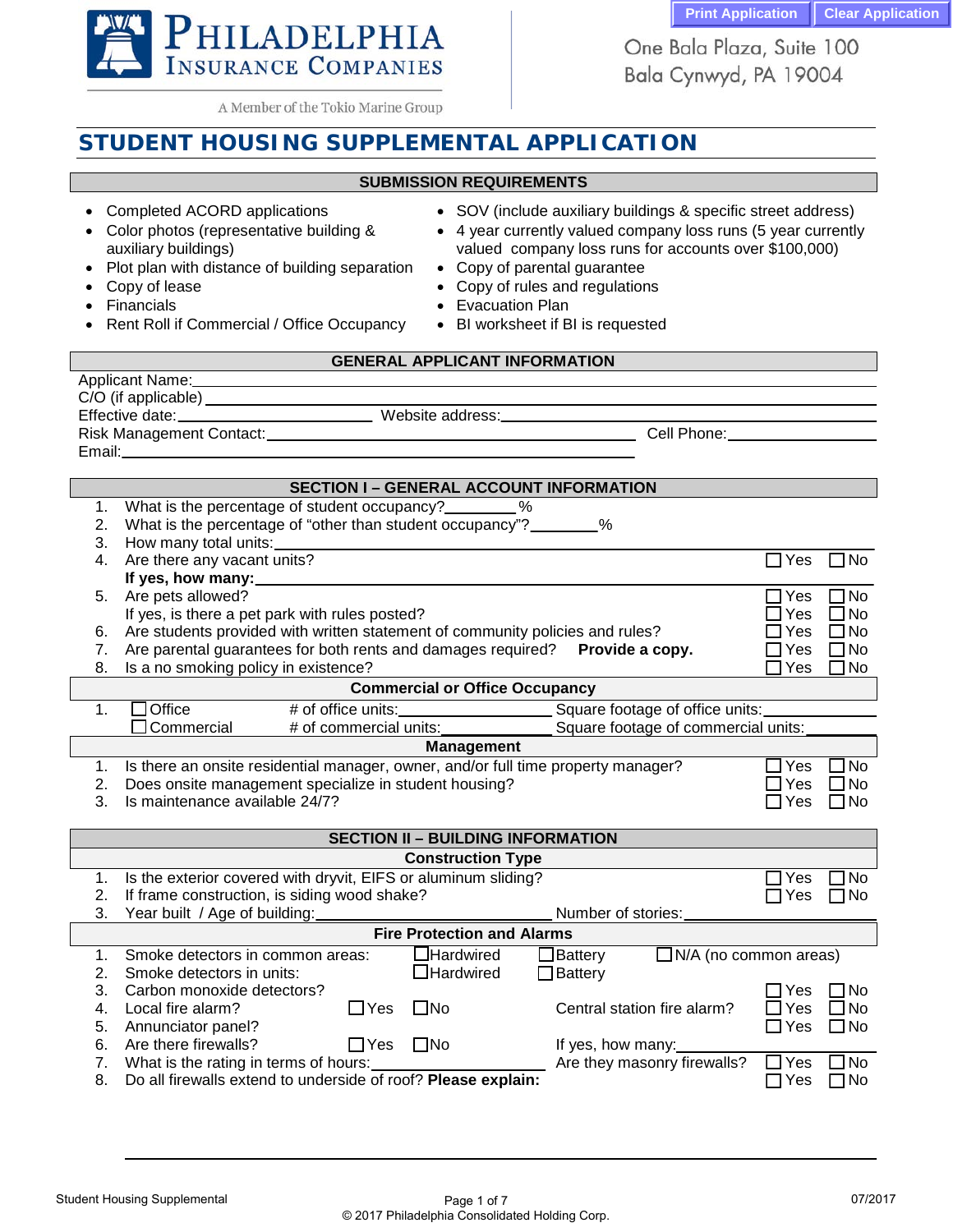| 9.  | Is there a sprinkler system?<br>$\square$ No<br>Type of sprinkler system:<br>$\Box$ Yes                                                    | $\Box$ Dry $\Box$ Wet |
|-----|--------------------------------------------------------------------------------------------------------------------------------------------|-----------------------|
| 10. | $\Box$ N/A $\Box$ Yes<br>If applicable, are sprinkler pipes running through the attic area insulated?                                      | $\Box$ No             |
| 11. | $\Box$ NFPA 13<br>$\Box$ NFPA 13R<br>Classification:<br>$\Box$ Other:                                                                      |                       |
| 12. | $\Box$ Units<br>$\Box$ Common Area<br>Areas of coverage:<br>$\Box$ Entire building                                                         |                       |
|     | $\Box$ Attic<br>$\Box$ Garage<br>□Basement                                                                                                 |                       |
| 13. | Distance to nearest responding fire department:                                                                                            |                       |
|     | Roof                                                                                                                                       |                       |
| 1.  | Roof Type:                                                                                                                                 |                       |
|     | □ Asphalt / Composition Shingle<br>If so, are any T-Lock shingles used?<br>$\Box$ Yes                                                      | $\Box$ No             |
|     | $\Box$ Tile (concrete)<br>$\Box$ Tile (Clay)<br>$\Box$ Metal<br>□ Wood Shake / Shingle                                                     |                       |
|     | $\Box$ Flat (tar and gravel)<br>$\Box$ Flat (Membrane)<br>$\Box$ Other:                                                                    |                       |
| 2.  | Year of last update:_<br>Roof Warranty: Vears                                                                                              |                       |
| 3.  | Are roofs inspected annually?<br>$\Box$ Yes                                                                                                | $\Box$ No             |
|     | If yes, by whom:_                                                                                                                          |                       |
| 4.  | Are roof replacements scheduled?<br>$\Box$ Yes                                                                                             | ]No                   |
| 5.  | Do the roofs have ice shields installed?<br>$\square$ N/A<br>$\Box$ Yes                                                                    | $\Box$ No             |
|     | If yes, how many feet:                                                                                                                     |                       |
| 6.  | $\Box$ N/A<br>$\Box$ Yes<br>Any ice damming history?                                                                                       | $\square$ No          |
|     | If yes, corrective action taken:                                                                                                           |                       |
|     |                                                                                                                                            |                       |
| 7.  | Are there any attics?<br>Yes                                                                                                               | No                    |
| 8.  | $\exists$ N/A<br>Is there HVAC equipment in attic space?<br>Yes<br>$\blacksquare$                                                          | <b>No</b>             |
| 9.  | If HVAC equipment is on the roof, are there hail guards installed?<br>$\n  N/A\n$<br>$\Box$ Yes                                            | $\Box$ No             |
|     | Heating, Ventilation and Air Conditioning (HVAC)                                                                                           |                       |
| 1.  | $\Box$ Yes<br>If yes, date of last inspection (MM/YY):<br>$\square$ No<br>Are there any boilers?                                           |                       |
| 2.  | If yes, regular cleaning required?<br>$\exists$ Yes<br>Are there any fire places?<br>$\Box$ Yes<br>$\square$ No                            | ] No                  |
| 3.  | Are there any wood stoves?<br>$\sqsupset$ Yes                                                                                              | JNo                   |
|     | Is there a central HVAC?                                                                                                                   | $\Box$ No             |
| 4.  | $\Box$ Yes                                                                                                                                 |                       |
|     | If yes, provide details on any updating of HVAC services:                                                                                  |                       |
|     |                                                                                                                                            |                       |
|     |                                                                                                                                            |                       |
|     | <b>Means of Egress</b>                                                                                                                     |                       |
| 1.  | Are there illuminated exit signs?<br>Yes                                                                                                   | No                    |
| 2.  | Number of exits per building:                                                                                                              |                       |
| 3.  | Are all interior stairwells masonry enclosed?<br>$\Box$ Yes                                                                                | JNo                   |
| 4.  | Do all interior stairwells have fire doors?<br>$\sqsupset$ Yes                                                                             | No                    |
| 5.  | $\sqsupset$ Yes<br>Are fire doors equipped with panic hardware?                                                                            | ∃No                   |
| 6.  | $\Box$ Yes<br>Are there exterior fire escapes?                                                                                             | ∃No                   |
| 7.  | Is there emergency lighting in hallways and stairwells?<br>$\Box$ Yes                                                                      | ]No                   |
| 8.  |                                                                                                                                            |                       |
|     |                                                                                                                                            |                       |
|     | Are there any elevators?<br>$\Box$ Yes<br>$\square$ No<br>If yes, # of passenger:<br># of freight:                                         |                       |
|     | <b>Miscellaneous Building Issues</b>                                                                                                       |                       |
| 1.  | Is grilling permitted on the premises?<br>$\exists$ Yes<br>If yes, are residents allowed to bring grills on the premises?<br>$\exists$ Yes | No<br>] No            |

3. Are there any known or suspected construction defects? Yes No

If yes, describe defect and remediation work:

| 4. Are there any outstanding insurance company risk management recommendations? | $\Box$ Yes $\Box$ No |  |
|---------------------------------------------------------------------------------|----------------------|--|
| If yes, provide details on recommendations and work planned:                    |                      |  |

5. Are there any buildings built on pilings?  $\Box$  Yes  $\Box$  No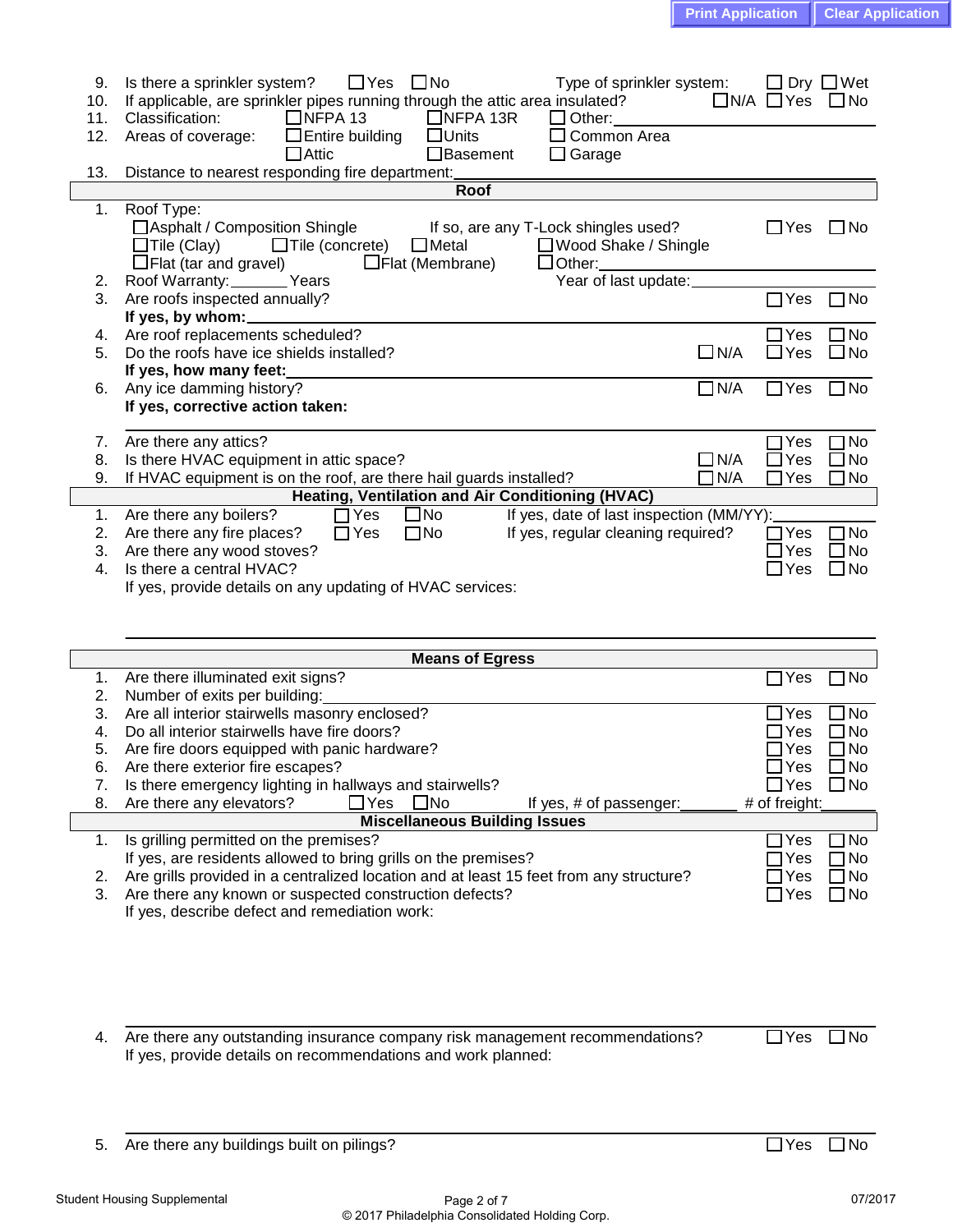| <b>SECTON III - LIABILITY INFORMATION</b> |                                                                                                                 |                 |                        |  |  |
|-------------------------------------------|-----------------------------------------------------------------------------------------------------------------|-----------------|------------------------|--|--|
|                                           | <b>Security</b>                                                                                                 |                 | $\Box$ N/A             |  |  |
|                                           | 1. Is this a gated community?                                                                                   | $\Box$ Yes      | $\Box$ No              |  |  |
|                                           | Please describe access:                                                                                         |                 |                        |  |  |
| 2.                                        | Are there security guards at the premises daily?                                                                | $\Box$ Yes      | $\Box$ No              |  |  |
|                                           | If yes, is it: $\Box$ 24 hour $\Box$ Evenings<br>$\Box$ Other:                                                  |                 |                        |  |  |
|                                           | If no, skip to question 8.                                                                                      |                 |                        |  |  |
| 3.                                        | Indicate the number of personnel providing security services:                                                   |                 |                        |  |  |
|                                           |                                                                                                                 |                 |                        |  |  |
|                                           | When security is contracted to a third party, is the contractor's general liability/law                         |                 |                        |  |  |
| 4.                                        | enforcement professional liability policy required to name the Applicant as Additional                          |                 |                        |  |  |
|                                           | Insured?                                                                                                        | $\Box$ Yes      | $\Box$ No              |  |  |
|                                           | If yes, does the third party maintain a minimum limit of liability coverage and indemnify the                   |                 |                        |  |  |
|                                           | Applicant?                                                                                                      | $\Box$ Yes      | $\Box$ No              |  |  |
|                                           | If yes, indicate the minimum limit of liability of general / policy professional liability coverage             |                 |                        |  |  |
|                                           | the Applicant requires: \$                                                                                      |                 |                        |  |  |
| 5.                                        | Do security personnel have arresting authority?                                                                 | $\Box$ Yes      | $\Box$ No              |  |  |
| 6.                                        | If there is employed armed security, are they trained and/or re-certified annually to the                       |                 |                        |  |  |
|                                           | standards required for public sector law enforcement personnel within the political                             |                 |                        |  |  |
|                                           | subdivision for use of weapons?                                                                                 | $\Box$ Yes      | $\Box$ No              |  |  |
| 7.                                        | Are criminal background checks and psychological reviews provided for all employed                              |                 |                        |  |  |
|                                           | security?                                                                                                       | $\Box$ Yes      | $\square$ No           |  |  |
|                                           | If yes, how often are these checks and reviews conducted? Every ________ months.                                |                 |                        |  |  |
|                                           | If no, explain:<br>Does the Applicant permit staff, volunteers, or visitors to carry open or concealed firearms |                 |                        |  |  |
| 8.                                        | on the Applicant's premises?                                                                                    | $\Box$ Yes      | $\Box$ No              |  |  |
| 9.                                        | If the Applicant does not permit open and/or concealed carry of firearms on any premises                        |                 |                        |  |  |
|                                           | for which the Applicant is requesting insurance coverage, do all locations have signage                         |                 |                        |  |  |
|                                           | which conspicuously identifies the building as a Gun Free Zone?                                                 | $\Box$ Yes      | $\square$ No           |  |  |
| 10.                                       | Do security personnel store weapons on premises?                                                                | $\Box$ Yes      | $\Box$ No              |  |  |
|                                           | Do staff or employees store weapons on premises?                                                                | $\Box$ Yes      | $\Box$ No              |  |  |
| 11.                                       | Is the premises equipped with Closed Circuit TV?                                                                | $\Box$ Yes      | $\square$ No           |  |  |
|                                           | <b>Clubhouse</b>                                                                                                |                 | JN/A                   |  |  |
| 1.                                        | Indicate clubhouse exposures:                                                                                   |                 |                        |  |  |
|                                           | □ Cooking Facilities □ Food Service<br>□ Liquor Service □ Indoor Pool                                           | $\Box$ Pro Shop |                        |  |  |
|                                           | □ Convenience Store<br>□ Retail Store<br>$\square$ Spa<br>$\Box$ Other:                                         |                 |                        |  |  |
| 2.                                        | $\Box$ Residents<br>Is the clubhouse rented out? $\Box$ Yes<br>$\square$ No<br>If yes, to whom:                 | $\Box$ Public   |                        |  |  |
| 3.                                        | Is a formal rental agreement used?<br><b>Fitness Centers</b>                                                    | $\Box$ Yes      | $\Box$ No              |  |  |
| 1.                                        | Is there an exercise/ weight room?                                                                              | $\Box$ Yes      | ]N/A<br>No             |  |  |
| 2.                                        | Is the fitness facility open 24 hours?                                                                          | $\Box$ Yes      | $\exists$ No           |  |  |
| 3.                                        | Is the fitness facility adequately supervised or monitored?                                                     | $\Box$ Yes      | $\Box$ No              |  |  |
| 4.                                        | Do the fitness rooms have posted "exercise at your own risk" and proper use of equipment                        |                 |                        |  |  |
|                                           | signs?                                                                                                          | $\Box$ Yes      | $\Box$ No              |  |  |
| 5.                                        | Are the facilities used by students only?                                                                       | $\sqsupset$ Yes | $\Box$ No              |  |  |
| 6.                                        | Does the fitness center have tanning beds?                                                                      | $\Box$ Yes      | $\Box$ No              |  |  |
|                                           | If yes, are the tanning beds using UVB bulbs?                                                                   | $\Box$ Yes      | $\Box$ No              |  |  |
|                                           | <b>Swimming Pools</b>                                                                                           |                 | $\exists N/A$          |  |  |
| 1.                                        | Are there any pools?                                                                                            | $\Box$ Yes      | $\Box$ No              |  |  |
| 2.                                        | Are there any diving boards?                                                                                    | $\Box$ Yes      | $\Box$ No              |  |  |
|                                           |                                                                                                                 |                 |                        |  |  |
| 3.                                        | Are there any slides?                                                                                           | $\Box$ Yes      | $\Box$ No              |  |  |
| 4.                                        | Number of slides (attach photo): Tube ____ 1/2 tube _____ Other:                                                |                 |                        |  |  |
| 5.                                        | Are there any whirlpools?                                                                                       | $\sqsupset$ Yes | $\n  1$ No             |  |  |
| 6.<br>7.                                  | Can the pool be rented out for private functions?<br>Are pools completely fenced?                               | Yes<br>Yes      | <b>No</b><br>$\Box$ No |  |  |
| 8.                                        | Does the pool have a self-locking / latching gate that is in proper working condition?                          | $\exists$ Yes   | $\sqsupset$ No         |  |  |
| 9.                                        | Are all doors / gates leading to the pool area locked after hours?                                              | $\exists$ Yes   | ⊐No                    |  |  |
|                                           |                                                                                                                 |                 |                        |  |  |
| 10.                                       | Is public access to the pool area controlled by a secure door or gate?                                          | $\Box$ Yes      | $\Box$ No              |  |  |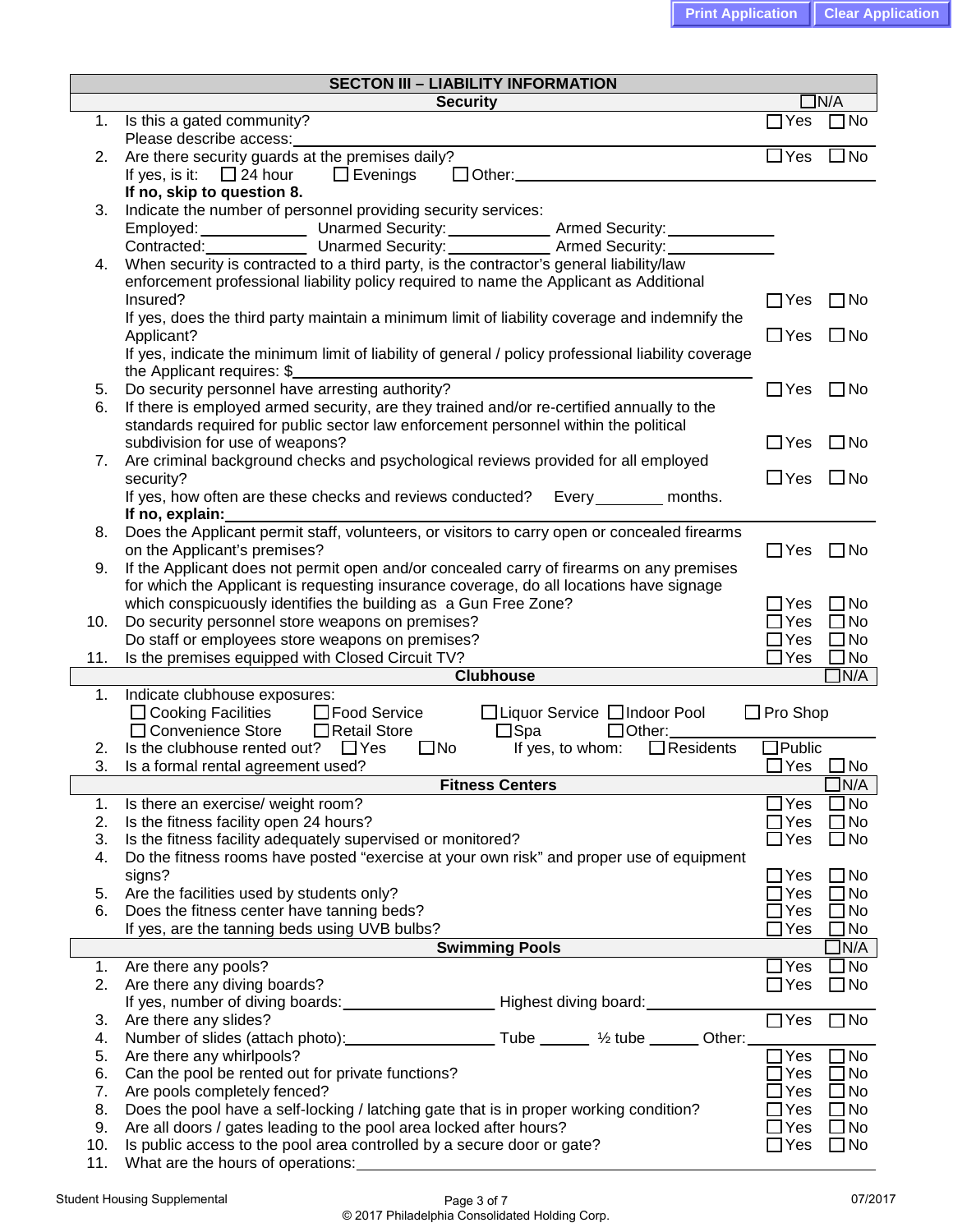| <b>Print Application   Clear Application</b> |
|----------------------------------------------|
|                                              |

| 12. |                                                                                                                |                      |              |
|-----|----------------------------------------------------------------------------------------------------------------|----------------------|--------------|
|     | Are lifeguards on duty during posted hours?                                                                    | $\sqcup$ Yes         | $\square$ No |
| 13. | Are the hours posted?                                                                                          | ∏Yes                 | $\Box$ No    |
| 14. | $\Box$ Employees<br>Are lifeguards:<br>$\Box$ Sub-contracted                                                   |                      |              |
|     | If sub-contracted, is a current certificate of insurance obtained?                                             | $\Box$ Yes           | $\Box$ No    |
| 15. | Is a written maintenance schedule check done on all life safety features daily?                                | $\Box$ Yes           | $\square$ No |
| 16. | Who is responsible for daily maintenance?                                                                      |                      |              |
| 17. | Are "SWIM AT YOUR OWN RISK" signs posted?                                                                      | $\Box$ Yes           | $\square$ No |
| 18. | Are pool depths marked in and around the pool area?                                                            | $\Box$ Yes           | $\Box$ No    |
| 19. | Are all swimming pools and spas compliant with Virginia Graeme Baker Pool and Spa                              |                      |              |
|     |                                                                                                                |                      |              |
|     | Safety Act?                                                                                                    | $\Box$ Yes           | $\Box$ No    |
|     | If no, provide time table and action plan:                                                                     |                      |              |
|     | <b>Lakes or Ponds</b>                                                                                          |                      | N/A          |
| 1.  | Are there any ponds/lakes?                                                                                     | Yes                  | ∃No          |
|     | If yes, is swimming permitted?                                                                                 | $\Box$ Yes           | $\Box$ No    |
|     | If yes, is swimming restricted to designated area?                                                             | $\sqcup$ Yes         | $\square$ No |
|     | If yes, is the area roped off?                                                                                 | $\Box$ Yes           | $\square$ No |
| 2.  | Are lifeguards on duty during posted hours?                                                                    | $\Box$ Yes           | $\square$ No |
| 3.  | Are lifeguards:<br>$\Box$ Employees<br>□ Sub-contracted                                                        |                      |              |
|     | If subcontracted, is a current certificate of insurance obtained?                                              | $\Box$ Yes           | $\square$ No |
| 4.  | Is ice skating allowed?<br>$\Box$ Yes<br>$\square$ No<br>Is fishing allowed?                                   | $\Box$ Yes           | $\Box$ No    |
| 5.  | Is non-motorized boating allowed?<br>$\Box$ Yes<br>Is motorized boating allowed?<br>$\square$ No               | $\Box$ Yes           | $\square$ No |
| 6.  | Are signs posted indicating prohibited activities?                                                             | $\Box$ Yes           | $\Box$ No    |
|     | Maintenance and Independent Contractors                                                                        |                      |              |
|     |                                                                                                                |                      |              |
| 1.  | Is there any hired maintenance work done?                                                                      | $\Box$ Yes           | $\Box$ No    |
|     | If yes, does Applicant get certificates?                                                                       | $\Box$ Yes           | $\square$ No |
|     | If yes, does the independent contractor have at least \$1,000,000 in liability limits?                         | $\Box$ Yes           | $\square$ No |
| 2.  | Are they supervised while working?                                                                             | $\Box$ Yes           | $\Box$ No    |
| 3.  | If maintenance is provided, please describe below what services are provided.                                  |                      |              |
|     |                                                                                                                |                      |              |
|     | <b>SECTION IV - ABUSE AND MOLESTATION</b>                                                                      |                      |              |
| 1.  | Does the Applicant's employment process (for employees and volunteers) include                                 |                      |              |
|     |                                                                                                                |                      |              |
|     |                                                                                                                |                      |              |
|     | verification of whether the individual has ever been convicted of any crime, including sex-                    |                      |              |
|     | related or child abuse related offenses, before an offer of employment is made?                                | ∃Yes                 | ∃No          |
| 2.  | Does the Applicant's state permit Applicant to do criminal background investigations?                          | $\Box$ Yes           | $\Box$ No    |
|     | If yes, does the Applicant routinely request and receive such background investigations?                       | $\Box$ Yes           | $\square$ No |
|     | Are Federal and State Criminal Background checks performed on:                                                 |                      |              |
|     | $\Box$ Yes<br>$\square$ No<br>Volunteers?<br>Staff?                                                            | $\Box$ Yes           | $\square$ No |
| 3.  | Do any independent contractors have access to students or perform operations where they                        |                      |              |
|     | will be physically touching another person?                                                                    | $\Box$ Yes           | $\square$ No |
|     | If yes, please explain:                                                                                        |                      |              |
| 4.  | Does the Applicant perform background checks on hired independent contractors?                                 | $\Box$ Yes           | $\Box$ No    |
| 5.  | Is there a new employee and volunteer orientation that includes training in abuse                              |                      |              |
|     | awareness?                                                                                                     | $\Box$ Yes           | ∃No          |
| 6.  | Does the Applicant verify employment related references?                                                       | $\sqcup$ Yes         | $\Box$ No    |
| 7.  | Does the Applicant conduct personal interviews?                                                                | $\Box$ Yes           | $\square$ No |
| 8.  | Does the Applicant have written procedures dealing with sexual abuse?                                          | $\Box$ Yes           | $\square$ No |
|     |                                                                                                                |                      |              |
|     | If yes, please attach a copy.                                                                                  |                      |              |
| 9.  | Does the Applicant have a plan of supervision that monitors staff in day-to-day relationships                  |                      |              |
|     | with students, both on and off premises such as class trips?                                                   | $\Box$ Yes           | $\square$ No |
| 10. | Does the Applicant have a Sexual Abuse Awareness Program for students?                                         | $\Box$ Yes           | $\square$ No |
| 11. | Does the Applicant have a specific training for the faculty on identifying and reporting                       |                      |              |
|     | incidents of sexual abuse and molestation?                                                                     | $\Box$ Yes           | $\Box$ No    |
| 12. | Has the Applicant's organization ever had an incident which resulted in an allegation of                       |                      |              |
|     | sexual abuse? If yes, please describe the incident:                                                            | $\Box$ Yes           | $\Box$ No    |
|     |                                                                                                                |                      |              |
| 13. | Was a claim made against the organization?                                                                     | $\Box$ Yes           | ∃No          |
|     | If yes, was the case settled?                                                                                  | $\sqsupset$ Yes      | No ∐         |
|     | If yes, was the case taken to trial?                                                                           | $\Box$ Yes           | $\Box$ No    |
|     | How much money was paid in damages to the victim: \$                                                           |                      |              |
| 14. | Does the Applicant's current insurance program provide abuse and molestation coverage?                         | $\Box$ Yes $\Box$ No |              |
|     | If yes: $\Box$ Occurrence<br>$\Box$ Claims Made<br>If Claims Made - Retroactive Date:<br>Limit: \$<br>Carrier: |                      |              |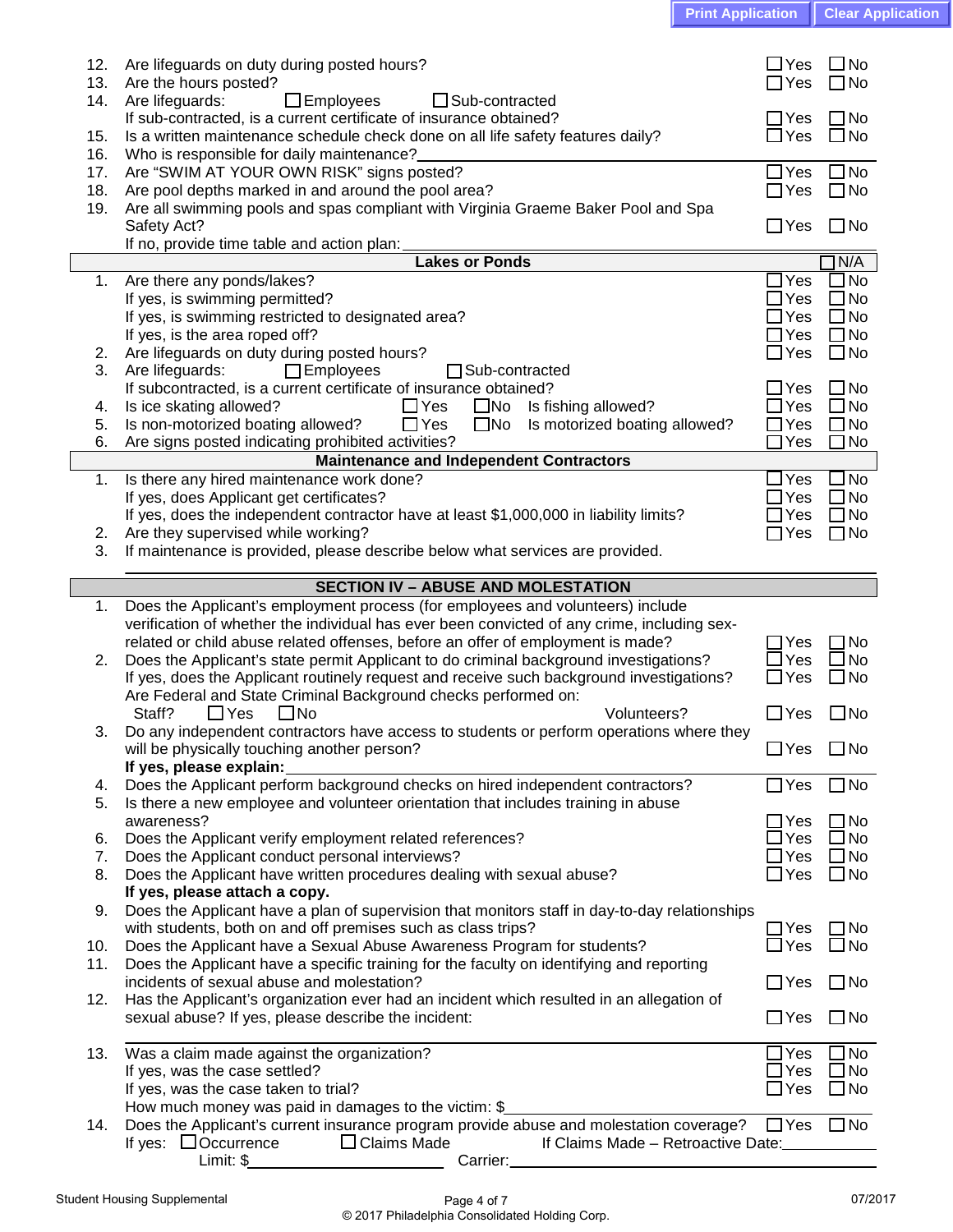|            | <b>SECTION V - AUTOMOBILE</b>                                                                                                                                                  |                          |                              |
|------------|--------------------------------------------------------------------------------------------------------------------------------------------------------------------------------|--------------------------|------------------------------|
|            |                                                                                                                                                                                |                          |                              |
| 1.         | Does the Applicant provide shuttle service for students?                                                                                                                       | $\Box$ Yes               | $\Box$ No                    |
|            | If yes:<br>Does the Applicant use an independent contractor to provide the shuttle service?<br>а.                                                                              | $\Box$ Yes               | $\square$ No                 |
|            | Are Certificates of Insurance required from the contractor?<br>b.                                                                                                              | $\Box$ Yes               | $\square$ No                 |
|            | If yes, attach Certificate of Insurance.                                                                                                                                       |                          |                              |
|            | Is the Applicant an additional insured on the contractor's policy?<br>с.                                                                                                       | $\Box$ Yes               | $\Box$ No                    |
| 2.         | Approximately how many vehicles are hired or borrowed annually?                                                                                                                |                          |                              |
|            | Total cost of hire: \$<br>For those employees who use their own vehicles for business, either full-time or                                                                     |                          |                              |
| 3.         | occasionally, does the Applicant require the employee to carry primary insurance?                                                                                              | $\Box$ Yes               | $\square$ No                 |
|            | If yes, what is the maximum limit the Applicant is requiring them to carry? \$                                                                                                 |                          |                              |
| 4.         | Does the Applicant have a full-time fleet manager?                                                                                                                             | $\Box$ Yes               | $\Box$ No                    |
|            | If yes, please advise: Number of years in current position: ______ Total number of years' experience:                                                                          |                          |                              |
|            | If no, who is responsible for fleet safety and maintenance?                                                                                                                    |                          |                              |
| 5.         | Does the Applicant have a routine maintenance program for all vehicles?                                                                                                        | $\Box$ Yes               | $\square$ No                 |
| 6.<br>7.   | Are maintenance records kept for each vehicle?<br>Does the Applicant's organization utilize GPS fleet telematics devices?                                                      | $\Box$ Yes<br>$\Box$ Yes | $\Box$ No<br>$\square$ No    |
|            | If yes, please check off the fleet telematics being utilized:                                                                                                                  |                          |                              |
|            | $\Box$ Plug In<br>□Hard Wired<br>□Mobile Phone<br>$\Box$ Other:                                                                                                                |                          |                              |
| 8.         | What percentage of the Applicant's fleet is provided with these fleet telematics devices? _                                                                                    | $\frac{9}{6}$            |                              |
| 9.         | Does the Applicant obtain Motor Vehicle Reports on ALL employees?                                                                                                              | $\Box$ Yes               | $\Box$ No                    |
|            | $\Box$ At time of hire<br>$\Box$ Annually<br>$\Box$ Randomly (based on accidents or suspicions)<br>If yes, when?                                                               | $\Box$ Yes               |                              |
| 10.        | Does the Applicant have a formal driving policy in place with MVR standards?<br>Is driving policy communicated in writing to all employees?<br>а.                              | $\Box$ Yes               | $\square$ No<br>$\square$ No |
|            | Does the policy prohibit the use of cellphones/electronic messaging while driving?                                                                                             | $\Box$ Yes               | $\square$ No                 |
|            | Is a signed acknowledgement form kept on file?<br>b.                                                                                                                           | $\Box$ Yes               | $\square$ No                 |
|            | If yes, please attach a copy of signed acknowledgement.                                                                                                                        |                          |                              |
|            | Does the Applicant have written guidelines defining an acceptable Motor Vehicle<br>с.                                                                                          |                          |                              |
|            | Record?<br>If yes, attach copy of guidelines.                                                                                                                                  | $\Box$ Yes               | $\Box$ No                    |
| 11.        | What action is taken if an "unacceptable" driver is identifiable?                                                                                                              |                          |                              |
|            |                                                                                                                                                                                |                          |                              |
|            |                                                                                                                                                                                |                          |                              |
|            |                                                                                                                                                                                |                          |                              |
| 12.<br>13. | Does the Applicant perform accident investigations for each automobile accident?<br>Does the Applicant allow any newly hired drivers to operate vehicles without going through | $\Box$ Yes               | ⊐No                          |
|            | a company-specific documented driving training?                                                                                                                                | $\Box$ Yes               | $\square$ No                 |
| 14.        | Describe any ongoing training provided to drivers:                                                                                                                             |                          |                              |
|            |                                                                                                                                                                                |                          |                              |
|            |                                                                                                                                                                                |                          |                              |
|            |                                                                                                                                                                                |                          |                              |
| 15.        | Describe security regarding vehicle storage:<br>□Locked Garage<br>$\Box$ Fenced Lot<br>$\Box$ Lighting<br>□ Security Cameras                                                   |                          |                              |
|            | Security Personnel<br>Vehicle Locked When Unattended                                                                                                                           |                          |                              |
|            | $\Box$ Other: $\Box$                                                                                                                                                           |                          |                              |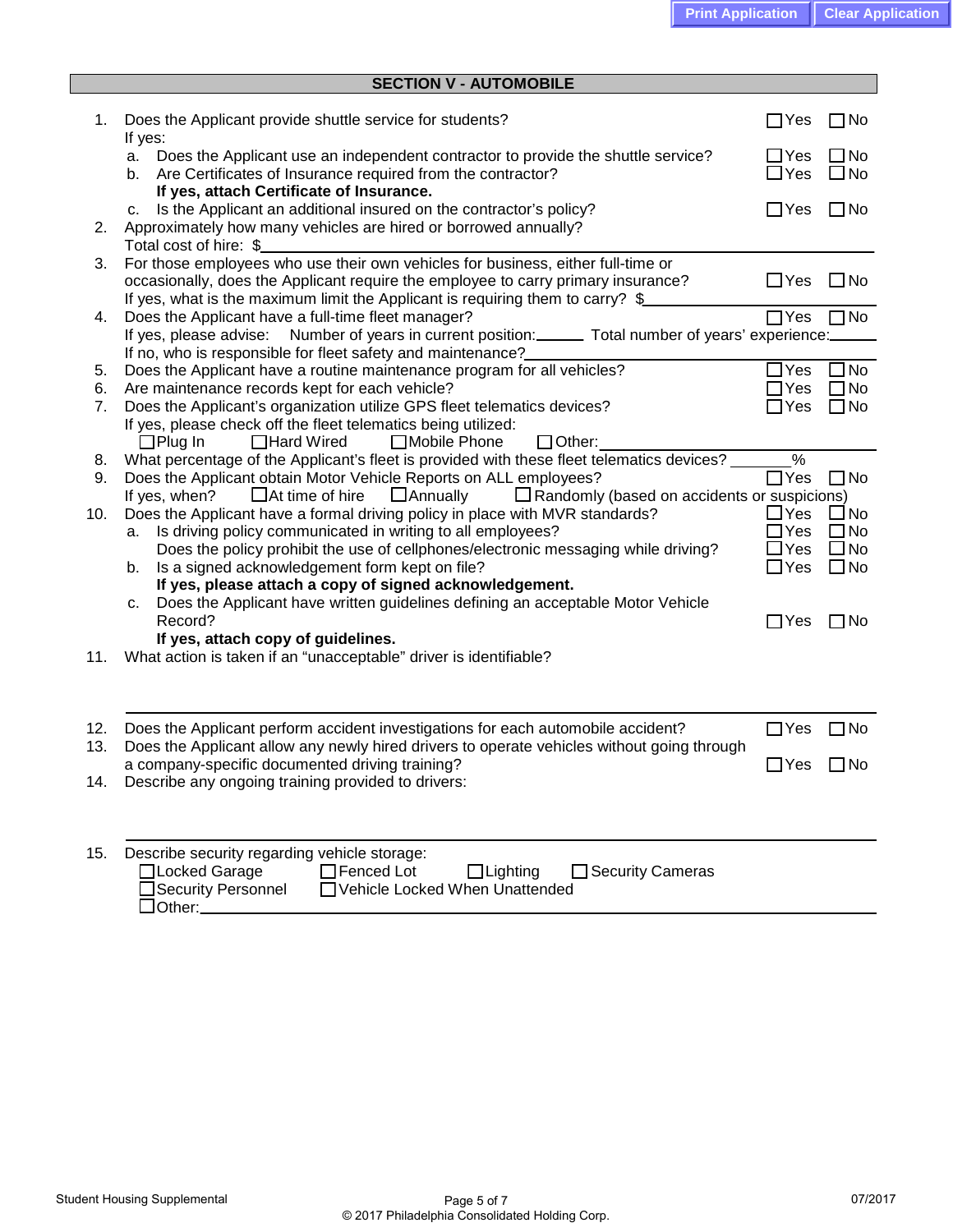## **WINTER WEATHER FREEZE-UP PROTECTION**

**This section must be completed by all risks that have a location in one of the following states: AR, CT, DC, DE, GA, IL, IN, KY, ME, MD, MA, MI, MO, NH, NY, NJ, NC, OH, PA, RI, SC, TN, TX, VT, VA, WV, WI**

| If yes, is the testing & inspection by qualified sprinkler contractor completed<br>iv.<br>within past 12 months & includes a formal winterization review?<br>$\Box$ Yes<br>ΠNo<br>If yes, are the alarms tied to a 24 hour UL listed monitoring company?<br>$\Box$ Yes<br>$\square$ No<br>v.<br>Emergency Water Response (domestic and AS water lines)<br>2.<br>a. Are water shutoff valves (domestic and AS water lines) marked and readily<br>accessible?<br>$\Box$ Yes<br>$\square$ No<br>$\Box$ Yes<br>$\square$ No<br>Are water shutoff valves exercised (closed and reopened) at least annually?<br>b.<br>Is the staff qualified to respond and shut off the water main during normal business<br>$C_{-}$<br>hours and off hours?<br>$\Box$ Yes<br>$\square$ No<br>3.<br><b>Automatic Water Shutoff Devices</b><br>a. For domestic water lines, is there a water flow detection, notification and automatic<br>shutoff?<br>$\Box$ Yes<br>$\square$ No<br>Unused/Vacant Spaces<br>4.<br>Does Applicant have a formal process to turn off and drain domestic water lines for<br>a.<br>these spaces?<br>$\Box$ Yes<br>$\square$ No<br>Unheated Areas (attics, crawl spaces, exterior wall joists)<br>5.<br>Are all domestic water lines located in areas heated to at least 45°F?<br>$\Box$ Yes<br>$\square$ No<br>a.<br>If no, please describe freeze prevention measures (e.g. temperature monitoring,<br>i.<br>heat trace, full insulation): | 1. | Fire Protection and Testing<br>Is the building provided with an Automatic Fire Sprinkler System (AS)?<br>а.<br>If yes, approximately what percentage (%) of the building is sprinklered?<br>i.<br>If yes, what type of sprinkler system is installed? $\square$ Wet-Pipe<br>ii.<br>$\Box$ Dry-Pipe<br>If yes, when possible, is the sprinkler piping primarily run within conditioned<br>iii.<br>areas designed to ensure the temperature remains above the 45°F minimum<br>temperature?<br>If no, please describe freeze prevention measures (e.g. temperature<br>1.<br>monitoring, heat trace, full insulation on piping or roof): | $\Box$ Yes<br>%<br>$\Box$ Both<br>$\Box$ Yes | ΠNo<br>$\square$ No | $\Box$ N/A<br>$\square$ N/A |
|----------------------------------------------------------------------------------------------------------------------------------------------------------------------------------------------------------------------------------------------------------------------------------------------------------------------------------------------------------------------------------------------------------------------------------------------------------------------------------------------------------------------------------------------------------------------------------------------------------------------------------------------------------------------------------------------------------------------------------------------------------------------------------------------------------------------------------------------------------------------------------------------------------------------------------------------------------------------------------------------------------------------------------------------------------------------------------------------------------------------------------------------------------------------------------------------------------------------------------------------------------------------------------------------------------------------------------------------------------------------------------------------------------------------------------------------------|----|--------------------------------------------------------------------------------------------------------------------------------------------------------------------------------------------------------------------------------------------------------------------------------------------------------------------------------------------------------------------------------------------------------------------------------------------------------------------------------------------------------------------------------------------------------------------------------------------------------------------------------------|----------------------------------------------|---------------------|-----------------------------|
|                                                                                                                                                                                                                                                                                                                                                                                                                                                                                                                                                                                                                                                                                                                                                                                                                                                                                                                                                                                                                                                                                                                                                                                                                                                                                                                                                                                                                                                    |    |                                                                                                                                                                                                                                                                                                                                                                                                                                                                                                                                                                                                                                      |                                              |                     | $\Box$ N/A<br>$\Box$ N/A    |
|                                                                                                                                                                                                                                                                                                                                                                                                                                                                                                                                                                                                                                                                                                                                                                                                                                                                                                                                                                                                                                                                                                                                                                                                                                                                                                                                                                                                                                                    |    |                                                                                                                                                                                                                                                                                                                                                                                                                                                                                                                                                                                                                                      |                                              |                     | $\Box$ N/A<br>$\Box$ N/A    |
|                                                                                                                                                                                                                                                                                                                                                                                                                                                                                                                                                                                                                                                                                                                                                                                                                                                                                                                                                                                                                                                                                                                                                                                                                                                                                                                                                                                                                                                    |    |                                                                                                                                                                                                                                                                                                                                                                                                                                                                                                                                                                                                                                      |                                              |                     | $\Box$ N/A                  |
|                                                                                                                                                                                                                                                                                                                                                                                                                                                                                                                                                                                                                                                                                                                                                                                                                                                                                                                                                                                                                                                                                                                                                                                                                                                                                                                                                                                                                                                    |    |                                                                                                                                                                                                                                                                                                                                                                                                                                                                                                                                                                                                                                      |                                              |                     | $\Box$ N/A                  |
|                                                                                                                                                                                                                                                                                                                                                                                                                                                                                                                                                                                                                                                                                                                                                                                                                                                                                                                                                                                                                                                                                                                                                                                                                                                                                                                                                                                                                                                    |    |                                                                                                                                                                                                                                                                                                                                                                                                                                                                                                                                                                                                                                      |                                              |                     | $\Box$ N/A                  |
|                                                                                                                                                                                                                                                                                                                                                                                                                                                                                                                                                                                                                                                                                                                                                                                                                                                                                                                                                                                                                                                                                                                                                                                                                                                                                                                                                                                                                                                    |    |                                                                                                                                                                                                                                                                                                                                                                                                                                                                                                                                                                                                                                      |                                              |                     | $\Box$ N/A                  |

<sup>6.</sup> General Comments: